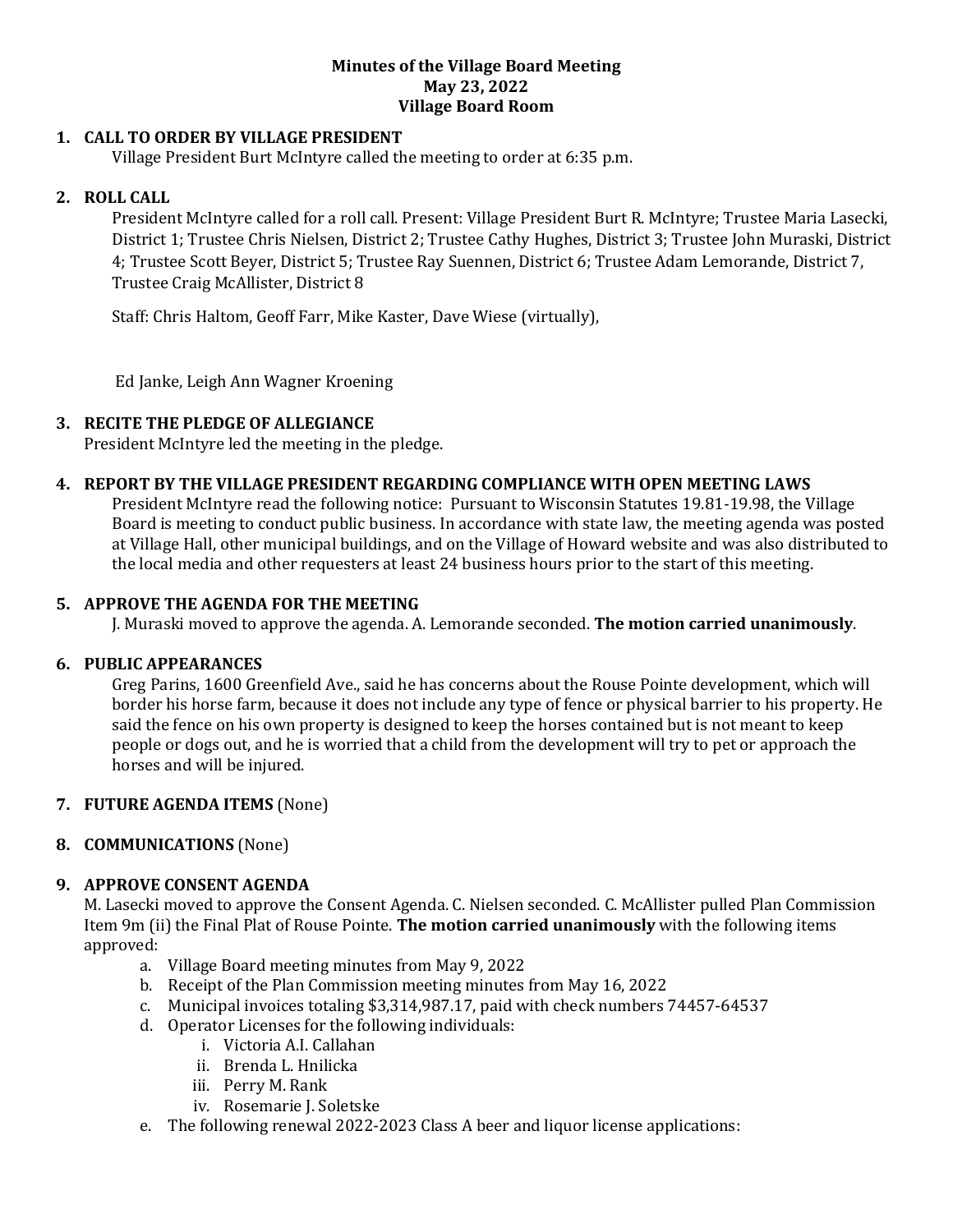# **Village Board Meeting Agenda, May 23, 2022** Page 2 of 3

Meijer Store #298, 2015 Shawano Ave. https://www.marchive.com/heidi Datema-Agent Piggly Wiggly Midwest LLC d/b/a

Piggly Wiggly #36, 2465 Lineville Rd. Todd Delvoe-Agent f. The following renewal 2022-2023 Class B beer license application:

- New Perspectives-Howard, 2790 Elm Tree Hill Ct. Darrin Duvall-Agent g. The Temporary Class B Retailer's License for the Wisconsin Humane Society's Pet Walk 8 a.m. to Noon June 5, 2022 at Pamperin Park, 2801 County RK
- h. Construction change order #4 to Mckeefry Excavating for the Hazel Estates Subdivision Road contract involving a \$1,858.76 decrease
- i. Construction change order #1 to Feaker & Sons for the Village Center 2nd Addition utility contract involving a \$17,280.94 increase
- j. Construction change order #2 to PTS Contractors, Inc. for the Marley Street utilities project involving a \$50,080.99 decrease
- k. Construction change order #1 to Dorner, Inc. for the Evergreen Road Reconstruction utility contract involving a \$4,428.20 increase
- l. Construction change order #1 to McKeefry & Sons Inc. for the Evergreen Road Reconstruction Road contract involving a \$3,202.50 increase
- m. PLAN COMMISSION ITEMS *(The Plan Commission unanimously recommended approval of these items.)*
	- i. The request from Matthew Christoff for a conditional use permit to allow for a school at 400 AMS Court, Parcel VH-727-105-4
	- ii. The Final Plat of Rouse Pointe, 1500 Greenfield Ave., VH 16-1 and VH-15
	- iii. The Preliminary Plat of The Townhomes at the Commons on Parcels VH-473, VH-474, VH-474-1, VH-474-2, and VH-467

## **9m (ii) Review and take action on the Final Plat of Rouse Pointe, 1500 Greenfield Ave., VH-16-1 and VH-15**

C. McAllister said he thinks the plat should include some type of fencing or barrier to the Parins property due to the safety concerns. The board discussed at length. C. McAllister moved to approve the Final Plat of Rouse Pointe, 1500 Greenfield Ave., VH-16-1 and VH-15, with the following conditions:

- Dedication to the village along the ESA line to allow for trails.
- Shifting of the southerly road. Disperse headlights from existing home on Greenfield Avenue.
- Provide CBU locations adjacent to Lots 27 and 42.
- Developer shall provide a woven fence or other agreed-upon barrier along the northern boundary of the property.

M. Lasecki seconded. **The motion carried unanimously.**

## **10. UNFINISHED BUSINESS OR OLD BUSINESS ITEMS** (None)

## **11. NEW BUSINESS ITEMS**

- **a. 6:35 p.m. Public Hearing regarding "Proposed Special Assessments on Marley Street"**  M. Kaster reviewed the Marley Street project and the proposed special assessments related to it. B. McIntyre opened the public hearing. The following people spoke:
	- Frank Sleik, 1614 Marley St., said he strongly opposes the special assessments because the residents did not request the improvements, do not want them, and should not have to pay for them.